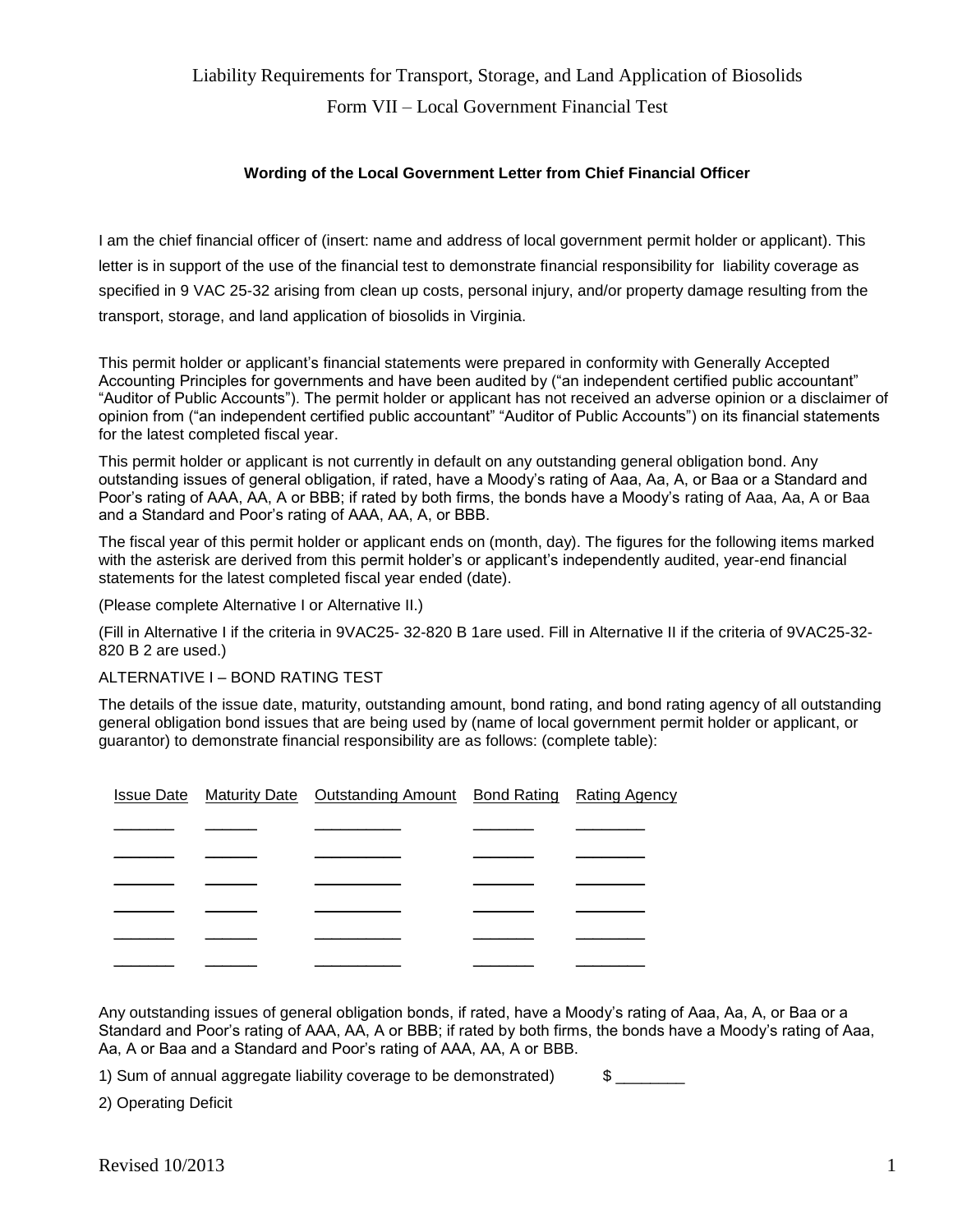# Liability Requirements for Transport, Storage, and Land Application of Biosolids

Form VII – Local Government Financial Test

| (a) Latest completed fiscal year (insert year) \$     |                                                                                                                                                                                                                                          |
|-------------------------------------------------------|------------------------------------------------------------------------------------------------------------------------------------------------------------------------------------------------------------------------------------------|
| (b) Previous fiscal year (insert year)                | $\sim$                                                                                                                                                                                                                                   |
| 3) Total Revenue                                      |                                                                                                                                                                                                                                          |
| (a) Latest completed fiscal year (insert year)\$      |                                                                                                                                                                                                                                          |
| (b) Previous fiscal year (insert year)                | $\mathbb{S}$                                                                                                                                                                                                                             |
| 4) Other self-insured environmental costs             |                                                                                                                                                                                                                                          |
| under 40 CFR 144.62                                   | (a) Amount of aggregate underground injection control systems financial assurance insured by a financial test<br>$\sim$                                                                                                                  |
| 590-10 et seq.                                        | (b) Amount of annual underground storage tank aggregate coverage insured by a financial test under 9 VAC 25-                                                                                                                             |
| Part 761                                              | (c) Amount of aggregate costs associated with PCB storage facilities insured by a financial test under 40 CFR<br>$\sim$                                                                                                                  |
| 60-12 et seq.                                         | (d) Amount of annual aggregate hazardous waste financial assurance insured by a financial test under 9 VAC 20-                                                                                                                           |
|                                                       |                                                                                                                                                                                                                                          |
| (e) Total of lines $4(A)$ through $4(d)$              | $\mathfrak s$                                                                                                                                                                                                                            |
|                                                       | <b>YES NO</b>                                                                                                                                                                                                                            |
| 5) Is (line $2a \div$ line $3a$ ) < 0.05?             |                                                                                                                                                                                                                                          |
| 6) Is (line $2b \div$ line $3b$ ) < 0.05?             |                                                                                                                                                                                                                                          |
| 7) Is (line $1 +$ line $4e$ ) $\le$ (line 3a x 0.43)? |                                                                                                                                                                                                                                          |
| below.                                                | I hereby certify that the wording of this letter is identical to the wording in 9VAC25-32-770 et seq. of the Virginia<br>Pollution Abatement (VPA) Permit Regulations as such regulations were constituted on the date shown immediately |
| $\mathbf{a}$                                          |                                                                                                                                                                                                                                          |

(Signature)

(Name of person signing)

(Title of person signing)

(Date)

## ALTERNATIVE II – FINANCIAL RATIO TEST

1) Sum of annual aggregate liability coverage to be demonstrated  $$$ 

2) Operating Deficit

(a) Latest completed fiscal year (insert year)\$ \_\_\_\_\_\_\_\_

- (b) Previous fiscal year (insert year)  $\qquad$  \$
- 3) Total Revenue

(a) Latest completed fiscal year (insert year)\$ \_\_\_\_\_\_\_\_

- (b) Previous fiscal year (insert year)  $$$   $$$
- 4) Other self-insured environmental costs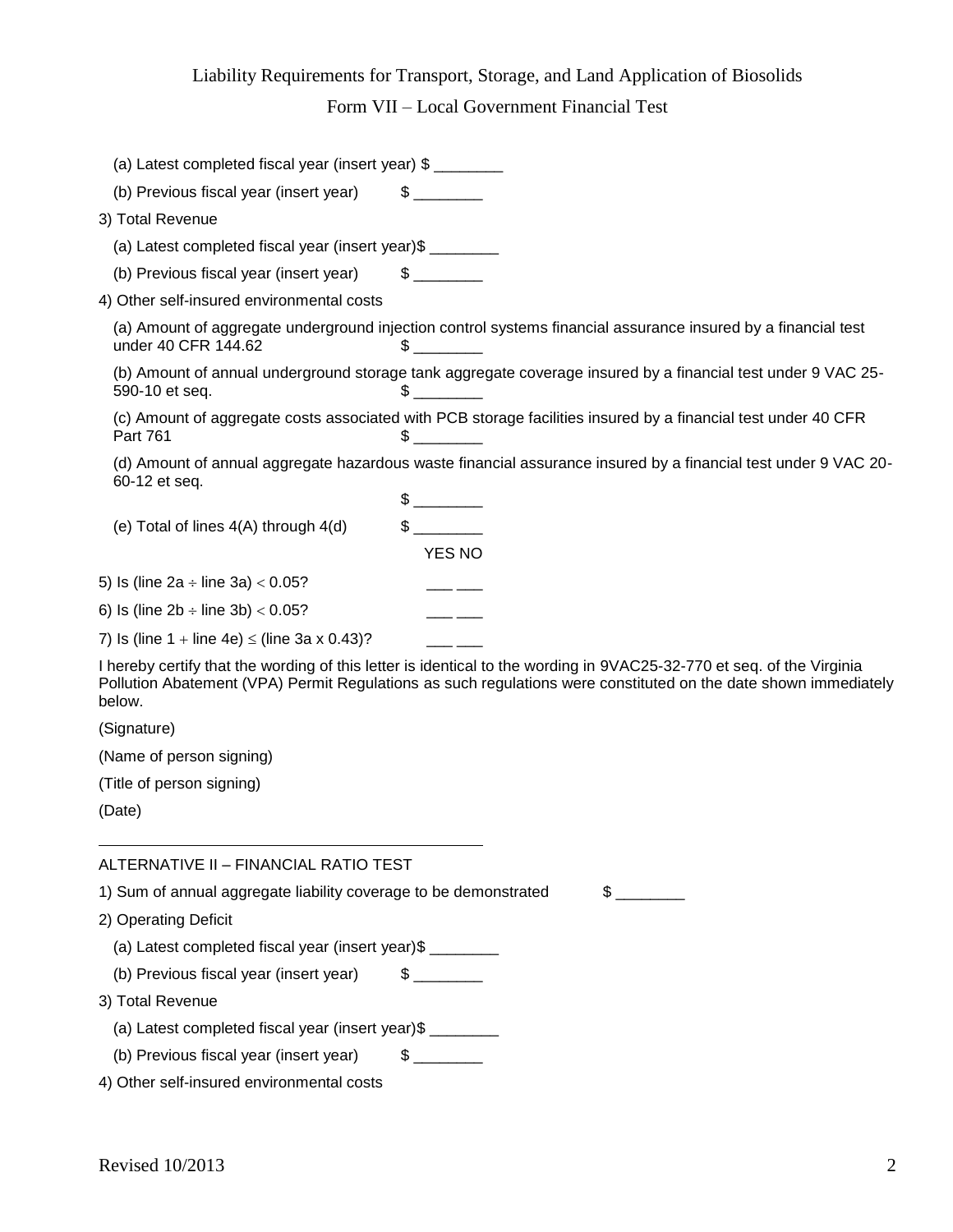### Liability Requirements for Transport, Storage, and Land Application of Biosolids

Form VII – Local Government Financial Test

(a) Amount of aggregate underground injection control systems financial assurance insured by a financial test under 40 CFR 144.62 \$

(b) Amount of annual underground storage tank aggregate coverage insured by a financial test under 9VAC25-  $590-10$  et seq.  $$$ 

(c) Amount of aggregate costs associated with PCB storage facilities insured by a financial test under 40 CFR Part 761 \$

(d) Amount of annual aggregate hazardous waste financial assurance insured by a financial test under 9VAC20-  $60-12$  et seq.  $\qquad \qquad$ 

YES NO

(e) Total of lines  $4(a)$  through  $4(d)$  \$

5) Cash plus marketable securities  $\frac{1}{2}$ 

6) Total Expenditures  $\text{S}$  \_\_\_\_\_\_\_\_

7) Annual Debt Service **\$** 2011

8) Is (line 2a  $\div$  line 3a)  $<$  0.05?

9) Is (line  $2b \div$  line  $3b$ )  $<$  0.05?

10) Is (line 1 + line 4e)  $\le$  (line 3a x 0.43)? \_\_\_ \_

11) Is (line  $5 \div$  line 6)  $\ge 0.05$ ?

I hereby certify that the wording of this letter is identical to the wording in 9VAC25-32-770 et seq. of the Virginia Pollution Abatement (VPA) Permit Regulations as such regulations were constituted on the date shown immediately below.

(Signature)

(Name of person signing)

(Title of person signing)

(Date)

The permittee or applicant shall satisfy a third-party liability claim only on receipt of one of the following documents:

(a) Certification from the Principal and the third-party claimant(s) that the liability claim should be paid. The certification must be worded as follows, except that instructions in brackets are to be replaced with the relevant information and the brackets deleted:

Certification of Valid Claim

The undersigned, as parties [insert Principal] and [insert name and address of third-party claimant(s)], hereby certify that the claim of clean up costs, personal injury, and/or property damage arising from the transport, storage, and land application of biosolids in Virginia should be paid in the amount of \$

| [Signatures]_ |  |
|---------------|--|
| Principal     |  |
| (Notary)Date  |  |
| [Signatures]_ |  |
| Claimant(s)   |  |
| (Notary) Date |  |